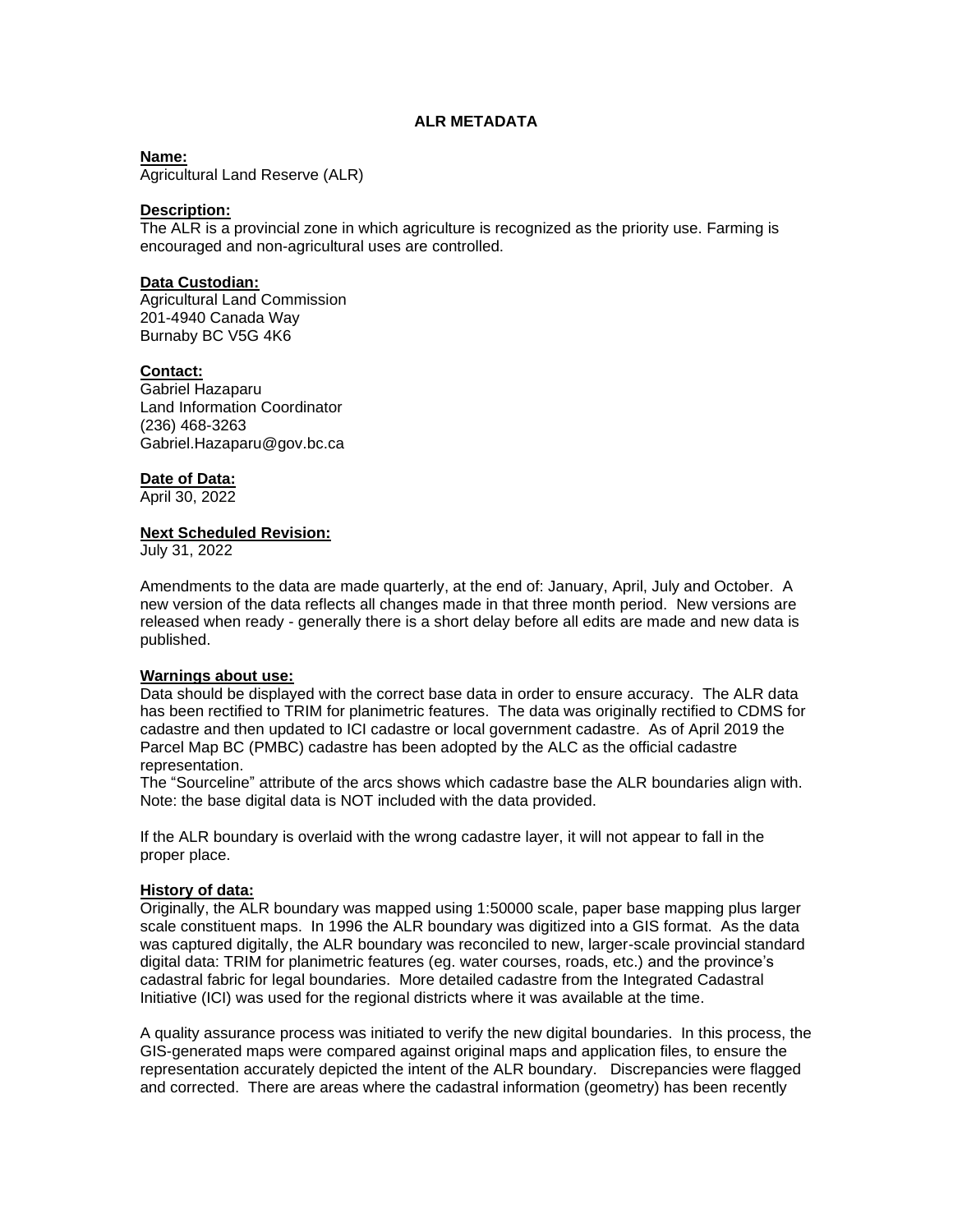updated, therefore the ALR boundary will not match the legal lot lines. We will update the linework as soon as possible.

# **Attributes:**

# *Arcs*

The arc attributes describe the sources of information used to capture the arc and the type of boundary.

- SOURCELINE Description of the agency, scale or accuracy, and date of the source map from which a line was extracted or digitized. The main values found for agency include:
	- o **PMBC** ParcelMap BC cadastre. This is used wherever possible for ALR boundary following legal boundaries
	- o **ICI** Integrated Cadastral Initiative. This was used wherever possible for ALR boundary following legal boundaries, before the adoption of PMBC
	- o **CDMS** Cadastre Database Management System. This is used for ALR arcs following legal boundaries, where updated was not available.
	- o **IGDS** an older data set, used for ALR arcs following legal boundaries where other cadastre was not available.
	- o **TRIM** Terrain Resource Information Management. This is used for ALR arcs following natural features such as rivers, or transportation features such as roads or railways
	- $\circ$  **ALR** ALR arcs that are digitized from the hardcopy map, as the boundary does not follow any feature found in a digital data set.
- SOURCEMAP the ALR map on which the arc appears, including Regional District and map tile. For Regional Districts where the digital data has been adopted by the Commission, the map tile is from the 1:20000 scale system. For Regional Districts where the digital data is not yet adopted, the map tile is from either the 1:50000 scale system, or a Constituent map (if one exists for that area)
- APPLICATION the ALC application number which resulted in the creation of that ALR boundary segment.
- DEFINITION a description of the line relating to type and method of capture. Values include:
	- $\circ$  Legal boundary for surveyed parcels and R/W boundaries copied from a cadastre layer
	- $\circ$  Legal digitized boundary for parcel and R/W boundaries shown on ALR maps but not found in a digital cadastre layer
	- $\circ$  Natural boundary for natural water boundaries from TRIM data
	- $\circ$  Digitized TRIM used for TRIM lines that are roads, railways, bridges, and other human-made, non-natural, non-water constructions
	- $\circ$  Uncertain lines where there was difficulty in interpretation
	- $\circ$  Neatline Map boundary
	- o Regional District boundary
	- o Provincial boundary
	- $\circ$  Digitized for boundaries not defined by any of the above
- DATE  $A$  the map amendment date when the arc became an active ALR boundary. This is in the format yyyy.mm. Original data capture was from ALR maps dated circa January 1996.

## **Positional Accuracy:**

The ALR is not a surveyed boundary. The shapes of the arcs are determined by the base data used to rectify to, and the accuracy of the element from which is was copied; e.g., if the arc was